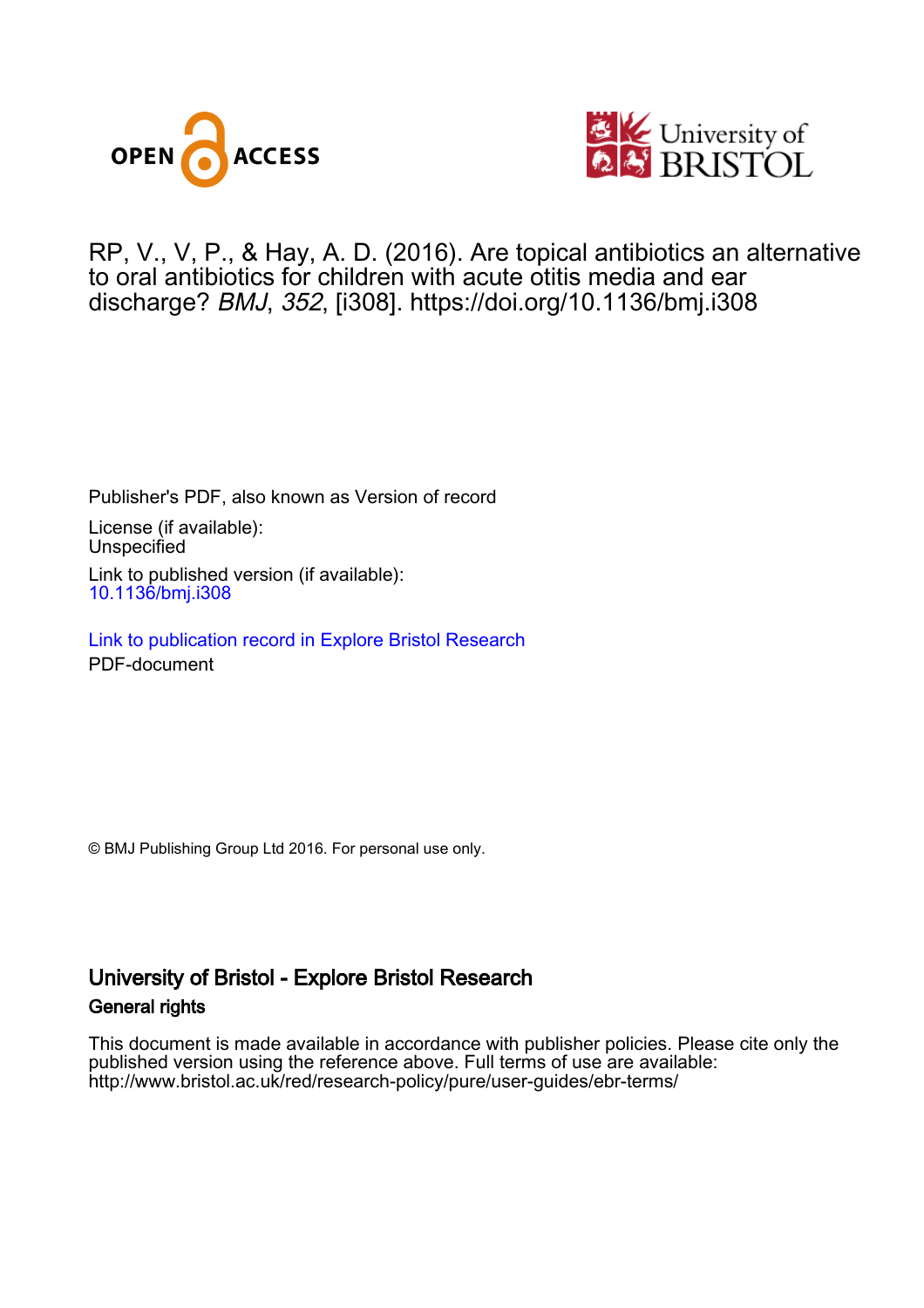

BMJ 2016;352:i308 doi: 10.1136/bmj.i308 (Published 4 February 2016) Page 1 of 2

# **PRACTICE**



**UNCERTAINTIES** 

## **Are topical antibiotics an alternative to oral antibiotics for children with acute otitis media and ear discharge?**

Roderick P Venekamp *general practitioner and assistant professor*<sup>12</sup>, Vibhore Prasad *general* practitioner and clinical assistant professor $^{\rm 3}$ , Alastair D Hay general practitioner, professor of primary care, and National Institute for Health Research professor<sup>4</sup>

<sup>1</sup>Julius Centre for Health Sciences and Primary Care, University Medical Centre Utrecht, 3508 GA Utrecht, Netherlands; <sup>2</sup>Department of Otorhinolaryngology, University Medical Centre Utrecht, Utrecht, Netherlands; <sup>3</sup>School of Medicine, University of Nottingham, Nottingham, UK; <sup>4</sup>Centre for Academic Primary Care, School of Social and Community Medicine, University of Bristol, Bristol, UK

Acute otitis media (AOM) is a common reason for childhood primary care visits and antibiotic prescription in the United Kingdom.<sup>12</sup> Many randomised controlled trials (RCTs) have shown that symptoms settle within a few days, irrespective of antibiotic use, $3$  with one systematic review reporting that ear pain takes eight days to resolve fully in 90% of children.<sup>4</sup> However observational data and an individual patient data meta-analysis showed that, among children with AOM, those with ear discharge have a worse prognosis<sup>5</sup> and a more prolonged duration of ear pain or fever than those without ear discharge.<sup>6</sup> Current guidance from the UK National Institute for Health and Care Excellence recommends that general practitioners consider immediately prescribing oral antibiotics for children presenting with AOM and ear discharge.<sup>7</sup>

However, oral antibiotics commonly have side effects such as diarrhoea, vomiting, and rashes<sup>3</sup> and increase the risk of antimicrobial resistance.<sup>8</sup> For children with AOM and ear discharge, topical antibiotics are a possible alternative because they put less selective resistance pressure on bacteria and eardrum perforation allows direct entry of the antibiotic into the middle ear, without exposing children to systemic side effects.<sup>9</sup> However the risk of ototoxicity is debated.<sup>10 11</sup>

## **What is the evidence of uncertainty?**

To our knowledge, no RCTs or relevant systematic reviews of the effectiveness of topical antibiotics for children with AOM and ear discharge have been published.

### **Oral antibiotics**

By contrast, individual patient data meta-analysis evidence shows that oral antibiotics are more effective than placebo or no treatment in reducing the duration of ear pain and fever in children with AOM and ear discharge; three children need to be treated with oral antibiotics to prevent one child experiencing ear pain or fever at 3-7 days (12/51 (24%) patients taking oral antibiotics *v* 39/65 (60%) patients taking control treatment).<sup>6</sup> However, these benefits should be weighed against the possible harms, including systemic side effects and increased risk of antimicrobial resistance.<sup>3</sup> <sup>8</sup> For example, a systematic review reported that 27% of children taking oral antibiotics experienced vomiting, diarrhoea, or rash (283/1044), compared with 20%  $(208/1063)$  taking placebo.<sup>3</sup>

## **Topical antibiotics**

A recent high quality RCT showed that antibiotic-glucocorticoid ear drops (not containing aminoglycosides) are clinically more effective and less costly than oral antibiotics in resolving ear discharge in children with grommets.<sup>12</sup> <sup>13</sup> Because a grommet can be considered a surgically induced eardrum perforation, this indirectly suggests that topical antibiotics may be as effective as oral antibiotics for children with AOM presenting with ear discharge caused by spontaneous perforation of the eardrum.

Various topical antibiotic formulas are available in the UK, including those containing aminoglycosides, quinolones (such as ciprofloxacin with or without dexamethasone), and

Correspondence to: R P Venekamp R.P.Venekamp@umcutrecht.nl

This is one of a series of occasional articles that highlight areas of practice where management lacks convincing supporting evidence. The series advisers are Sera Tort, clinical editor, and David Tovey, editor in chief, the Cochrane Library. To suggest a topic for this series, please email us at uncertainties@bmj.com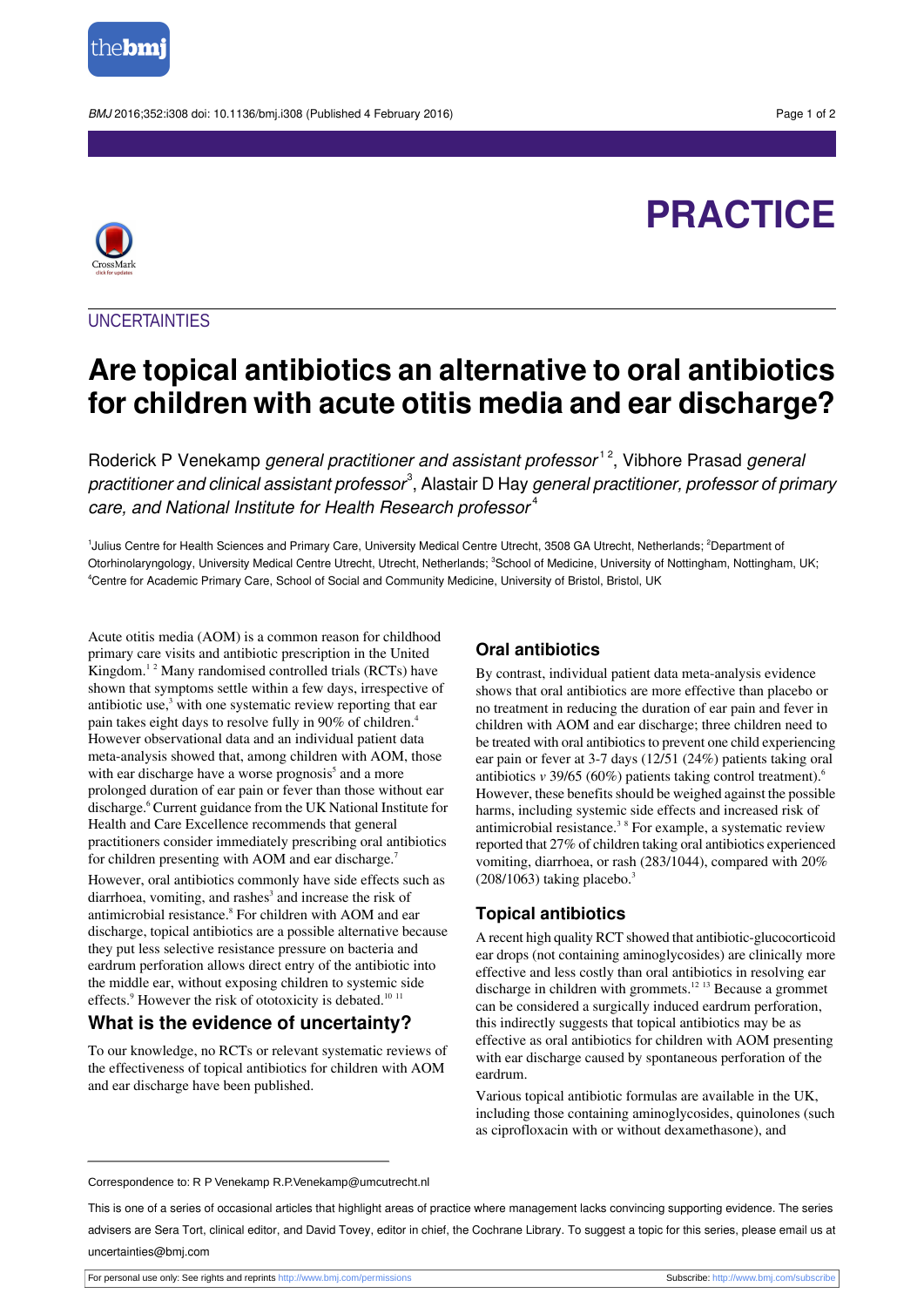#### **What you need to know**

- **•** Consider prescribing oral antibiotics immediately for children presenting with acute otitis media and ear discharge caused by spontaneous perforation of the eardrum
- **•** Topical antibiotics are associated with fewer systemic side effects and a lower risk of antibiotic resistance than oral antibiotics, but there is no strong direct evidence to support their use in this condition

chloramphenicol. Of these, quinolone containing drops are considered most appropriate because chloramphenicol has been known to cause sensitivity reactions in children and because of concerns about a link between aminoglycosides and ototoxicity. While animal studies have indicated that aminoglycoside antibiotics are potentially ototoxic when applied directly into the middle ear, the quality of the evidence in humans is debated. The risk of ototoxicity is generally thought to be low when topical antibiotics are used at the time of an active middle ear infection,<sup>10</sup> and there seems to be no such risk for quinolone containing drops.<sup>9</sup> <sup>10</sup> The *British National Formulary* states that topical aminoglycosides or polymyxins are contraindicated in patients with perforated eardrums or patent ventilation tubes (grommets).<sup>14</sup> By contrast, a UK ear, nose, and throat consensus statement recommends: in "a patient with a discharging ear, in whom there is a perforation or patent grommet: if a topical aminoglycoside is used, this should only be in the presence of obvious infection...[and] for no longer than two weeks."<sup>10</sup>

## **Is ongoing research likely to provide relevant evidence?**

We searched the trial registries "Netherlands Trial Register' (NTR), ClinicalTrials.gov, ISRCTN Register, and metaRegister of Controlled Trials (mRCT) (on 1 June 2015) for completed or ongoing studies on this topic but found no relevant studies.

Our group has submitted grant proposals for two (UK and Netherlands) primary care based, pragmatic, open, two arm, individually randomised, non-inferiority controlled trials to compare the clinical and cost effectiveness of topical and oral antibiotics in children with AOM and ear discharge.

## **What should we do in the light of the uncertainty?**

There is currently no strong direct evidence to support the use of topical antibiotics in children with AOM and ear discharge caused by spontaneous perforation of the eardrum. On the basis of current evidence, and in line with current guidance, $7$  we recommend that doctors consider offering immediate oral antibiotics for these children. That said, doctors who are worried about the adverse effects of oral antibiotics could use the indirect evidence (from children with grommets) to justify the use of topical (non-aminoglycoside) antibiotics.<sup>12</sup> <sup>13</sup> Although anecdotal, our experience suggests that for systemically well children with (otoscopic signs of) ear discharge but no ear pain, a delayed antibiotic strategy with advice about the natural course of the discharge (median duration four days)<sup>15</sup> may be appropriate.

Thanks to all other investigators (Paul Little, Michael Moore, Anne Schilder, Scott Wilkes, Chris Butler, Richard Morris, Nick Francis, Christie Cabral, Jeremy Horwood, Rob Walter, Andrew Lovering, Sandra Hollinghurst, Lindsay Smith, Harriet Downing) and collaborators (Roger

Damoiseaux, Desmond Nunez) of the Painful Runny EAR (PREAR) study team for their valuable input in writing the National Institute for Health Research's (NIHR) Health Technology Assessment (HTA) programme application. ADH is funded by NIHR Research Professorship (NIHR-RP-02-12-012).

Contributors: ADH and RPV conceived and designed the article. RPV wrote the first draft and VP and ADH commented on it. All authors approved the final version; RPV is guarantor.

Competing interests: We have read and understood BMJ policy on declaration of interests and declare the following interests: RPV has submitted a grant proposal on this topic to the Netherlands Organisation for Health Research and Development (ZonMw) and to the NIHR's HTA programme. ADH and VP submitted a grant proposal on this topic to the NIHR's HTA programme. ADH is a member of the NIHR HTA clinical evaluation and trials' board and chair of the National Institute for Health and Care Excellence antimicrobial stewardship guidelines development group.

Provenance and peer review: Not commissioned; externally peer reviewed.

The views expressed are those of the authors and not necessarily those of the NHS, the NIHR, or UK Department of Health.

Patient consent obtained.

- 1 Royal College of General Practitioners. Research and Surveillance Centre Weekly Returns Service annual report, 2011. [http://bit.ly/1RP0plW.](http://bit.ly/1RP0plW)
- 2 Gulliford M, Latinovic R, Charlton J, et al. Selective decrease in consultations and antibiotic prescribing for acute respiratory tract infections in UK primary care up to 2006. J Public Health 2009;31:512-20.
- 3 Venekamp RP, Sanders S, Glasziou PP, et al. Antibiotics for acute otitis media in children. Cochrane Database Syst Rev 2015;6:CD000219.
- 4 Thompson M, Vodicka TA, Blair PS, et al; TARGET Programme Team. Duration of symptoms of respiratory tract infections in children: systematic review. BMJ 2013;347:f7027.
- 5 Smith L, Ewings P, Smith C, et al. Ear discharge in children presenting with acute otitis media: observational study from UK general practice. Br J Gen Pract 2010;60:101-5.
- 6 Rovers MM, Glasziou P, Appelman CL, et al. Antibiotics for acute otitis media: a meta-analysis with individual patient data. Lancet 2006;368:1429-35.
- 7 National Institute for Health and Care Excellence. Respiratory tract infections: prescribing of antibiotics for self-limiting respiratory tract infections in adults and children in primary care. 2008. [www.nice.org.uk/guidance/cg69.](http://www.nice.org.uk/guidance/cg69)
- 8 Costelloe C, Metcalfe C, Lovering A, et al. Effect of antibiotic prescribing in primary care on antimicrobial resistance in individual patients: systematic review and meta-analysis. BMJ 2010;340:c2096.
- Weber PC, Roland PS, Hannley M, et al. The development of antibiotic resistant organisms with the use of ototopical medications. Otolaryngol Head Neck Surg 2004;130:S89-94.
- 10 Phillips JS, Yung MW, Burton MJ, et al. Evidence review and ENT-UK consensus report for the use of aminoglycoside-containing ear drops in the presence of an open middle ear. Clin Otolaryngol 2007;32:330-6.
- 11 Llor C, McNulty CA, Butler CC. Ordering and interpreting ear swabs in otitis externa. BMJ 2014;349:g5259.
- 12 Van Dongen TM, van der Heijden GJ, Venekamp RP, et al. A trial of treatment for acute otorrhea in children with tympanostomy tubes. N Engl J Med 2014;370:723-33.
- 13 Van Dongen TM, Schilder AG, Venekamp RP, et al. Cost-effectiveness of treatment of acute otorrhea in children with tympanostomy tubes. Pediatrics 2015;135:e1182-9.
- 14 British National Formulary. British National Formulary; British Medical Association and Royal Pharmaceutical Society of Great Britain. 2014 <http://www.bnf.org/bnf/index.htm>
- 15 Damoiseaux R, van Balen F. Duration of clinical symptoms in children under two years of age with acute otitis media. Eur Gen Pract 2000;6:48-51.

**Accepted:** 17 December 2015

#### Cite this as: BMJ 2016;352:i308

© BMJ Publishing Group Ltd 2016